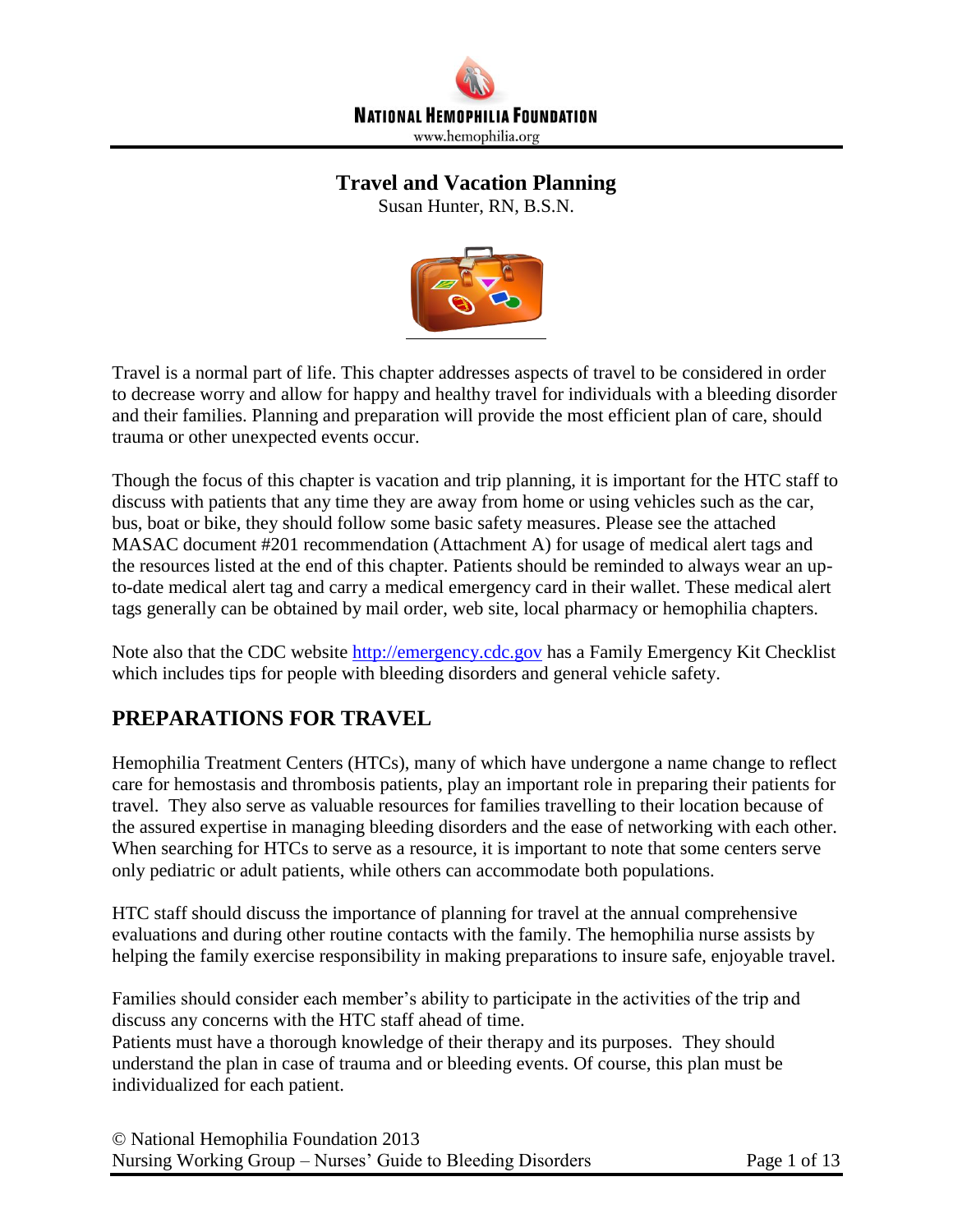# **LOCATING A HEMOPHILIA TREATMENT CENTER**

An essential step in planning a trip is locating HTCs in the cities, states, or countries that the family will be visiting.

To locate HTCs in the US:

Anyone can access the Centers for Disease Control and Prevention (CDC) website at [www.cdc.gov/ncbddd/hemophilia/treatment.html](http://www.cdc.gov/ncbddd/hemophilia/treatment.html) for the HTC directory. This list includes only federally funded HTCs in the United States. There may be other medical facilities not listed on this website that can serve the patient with a bleeding disorder. Access to this same directory is also available through the National Hemophilia Foundation at [www.hemophilia.org](http://www.hemophilia.org/)

Contact information for National Hemophilia Foundation (NHF):

National Hemophilia Foundation 116 West 32nd Street, 11th Floor New York, NY 10001 Phone: (212) 328-3700 Fax: (212) 328-3777

HANDI, NHF's free, confidential information resource center, answers questions, makes referrals, provides literature and maintains an extensive library collection on bleeding and clotting disorders. Phone 800-424-2634, e-mail: [handi@hemophilia.org.](mailto:handi@hemophilia.org)

To locate HTCs in other countries:

The World Federation of Hemophilia (WFH) web site is [www.wfh.org.](http://www.wfh.org/) This site contains a listing of the names, addresses and telephone numbers of HTCs in countries around the world. Go to the web site and click on the 'Resources' tab for the drop-down option to Find a Treatment Centre.

The contact information for WFH is:

World Federation of Hemophilia 1425 Rene Levesque Blvd. West, Suite 1010 Montreal, Quebec, Canada H3G 1T7 Telephone: (514) 875-7944 Fax: (514) 875-8916 E-mail: [wfh@wfh.org](mailto:wfh@wfh.org) Web site: [www.wfh.org](http://www.wfh.org/)

Once the patient/family has identified the HTC of choice near their destination, they should confirm that the listed contact information is correct and request that the HTC send a medical information travel letter. It is always worthwhile for the family to call the identified HTC and verify their ability to serve the patient. It is also helpful to discuss specific concerns or requirements the individual may have in their treatment plan. The patient should also have a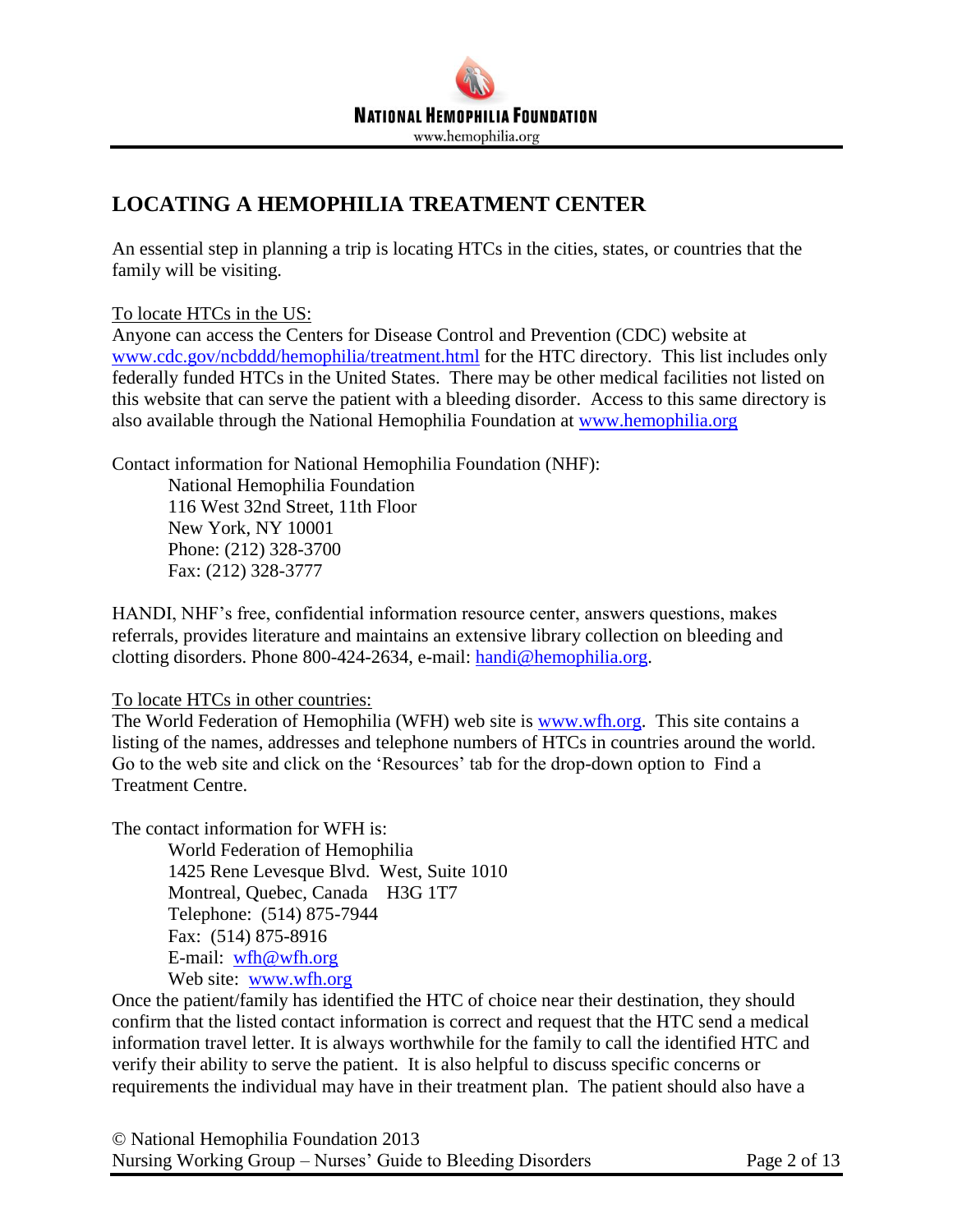

copy of the medical information travel letter to carry with him in the event travel plans or destination changes occur.

# **FACTOR CONCENTRATE, STIMATE, AMICAR and OTHER MEDICATIONS**

#### **SUPPLY AND ADMINISTRATION**

The HTC nurse can help determine the quantity of factor, infusion supplies and other treatment products that may be necessary to take along for travel. Considerations as to the length of stay, self infusion capability, plan for on demand or prophylaxis treatment, and the availability of the product at the proposed location must be used to determine a reasonable amount to transport. Possible sources of treatment products should be explored. If a local HTC or the patient's homecare company can provide medications, supplies or nursing support at the travel destination, this may reduce the need to transport large amounts of factor and supplies or to visit a hospital for infusions.

Biohazard containers for sharps and contaminated materials must be included, and arrangements for disposal should be planned. The nurse should help coordinate a medication schedule for routine treatments, keeping in mind the change in time zones.

#### **STORAGE**

Storage of factor products, medications and supplies while in transit and upon arrival should be addressed. The HTC nurse should review with families the concerns regarding light exposure and temperatures for medications as well as storage of medications and supplies in a safe and secure location. This will be individualized, and it should be noted that not all factor products have the same storage requirements.

#### **AIR TRAVEL**

Patients should keep medicine and supplies with them and not check medications through as luggage.

US commercial airlines have increased security measures since September 11, 2001, and the restrictions are subject to change. Air travelers should check with their airline at least several days prior to departure to learn the specific regulations regarding the transport of medications and supplies. NHF recommends that when traveling with clotting factor, an individual should bring a prescription from his/her physician with contact information, as well as a letter from the physician/HTC that provides a brief explanation of the condition and the need for the medication. In addition, when needles are brought onto an airplane in carry-on luggage, the traveler must have clotting factor with him/her as well. See the full recommendations at [www.hemophilia.org:](http://www.hemophilia.org/) click on News and then click on Travel Advisory. See attachment C for sample travel letter templates that you can individualize for each patient.

#### **INSURANCE**

© National Hemophilia Foundation 2013 Nursing Working Group – Nurses' Guide to Bleeding Disorders Page 3 of 13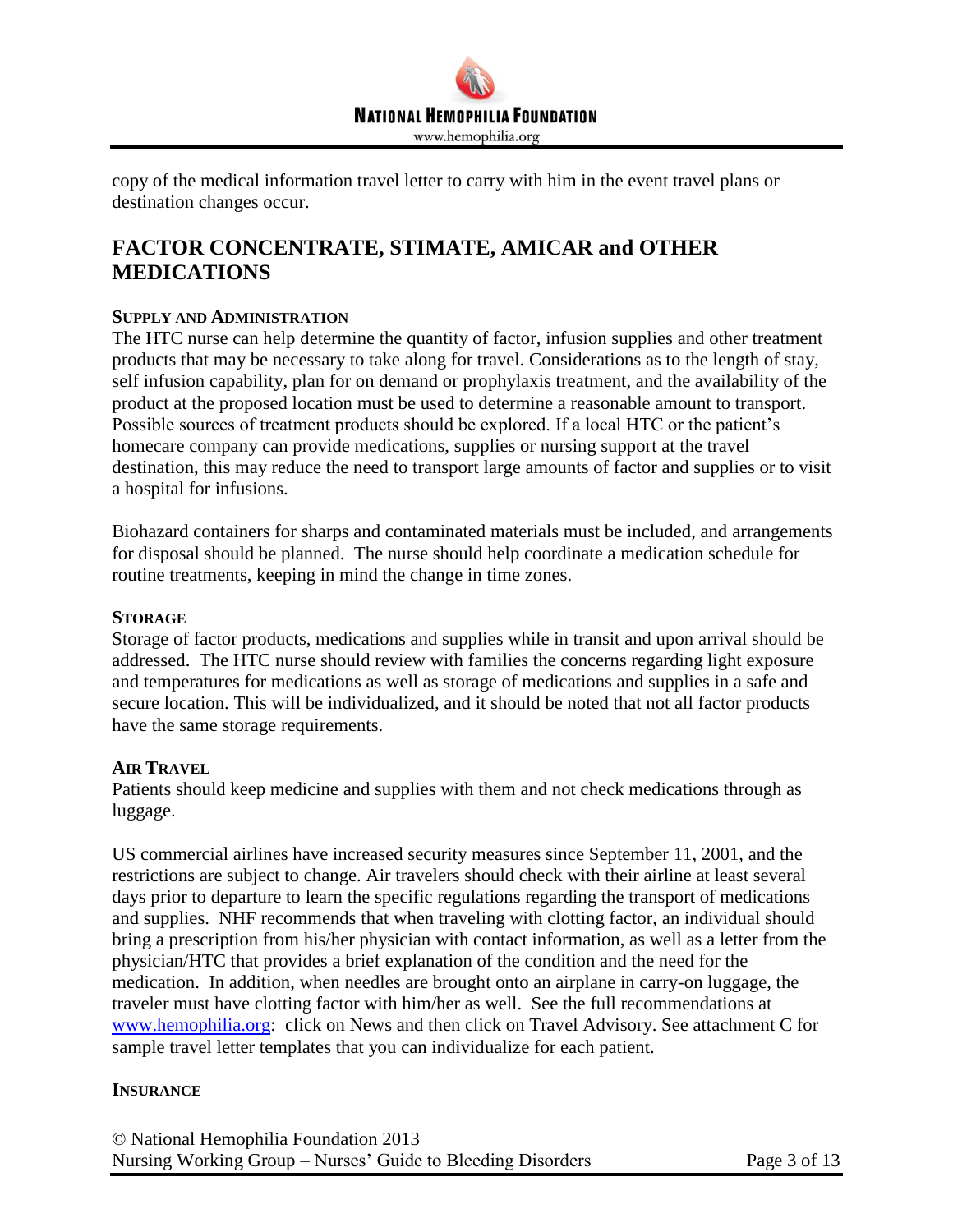

The patient and family should carry current insurance information at all times, making sure it includes the number of their service representative should it become necessary for providers to contact the company. It is important to determine whether there are restrictions in coverage for travel outside their area, especially for international travel.

#### **ACCESSIBILITY**

If a wheelchair will be required, it should be determined if all locations to be visited are wheelchair accessible. If traveling by airline, train or bus, call ahead to make arrangements if a wheelchair is necessary.

#### **ADDITIONAL CONSIDERATIONS FOR INTERNATIONAL TRAVEL**

The Centers for Disease Control and Prevention (CDC) Web site [www.cdc.gov/travel/](http://www.cdc.gov/travel/) contains recommendations for immunizations when traveling abroad. Also see attachment B for General Preparation: Practical Considerations which is also available at the CDC website.

Providers of medical alert tags, such as MedicAlert, also provide assistance for travel, such as locating physicians and translation services through their special services found under Travel Plus program. See [www.medicalert.org](http://www.medicalert.org/) or call 888- 633-4298. This resource is provided as a sample of available information and is not meant as a recommendation of any particular service organization.

Encourage patients to bring a letter summarizing their care in the language of the country they are visiting. Medical services may need to be paid for in cash. Problems beyond simple language barriers may involve the transport of drugs, particularly for pain, and transport of syringes and needles. A note written on the prescription indicating their necessity may be helpful.

#### **THE IMMUNOCOMPROMISED TRAVELER**

The nurse should remind the patient to contact his/her infectious disease healthcare provider well in advance of travel. A physical exam including blood work, prescriptions for medications, and recommendations for vaccinations all need to be addressed.

Preventative measures regarding exposure to respiratory infections and vector-borne illness should be reviewed.

For more information, visit the CDC website at [www.cdc.gov/travel/](http://www.cdc.gov/travel/) and click on Travelers with Special Needs..

#### **TRAVEL LETTERS**

A letter explaining the patient's condition and required treatment is an essential component of ensuring safe travel. Travel letters should be customized to express the specific needs and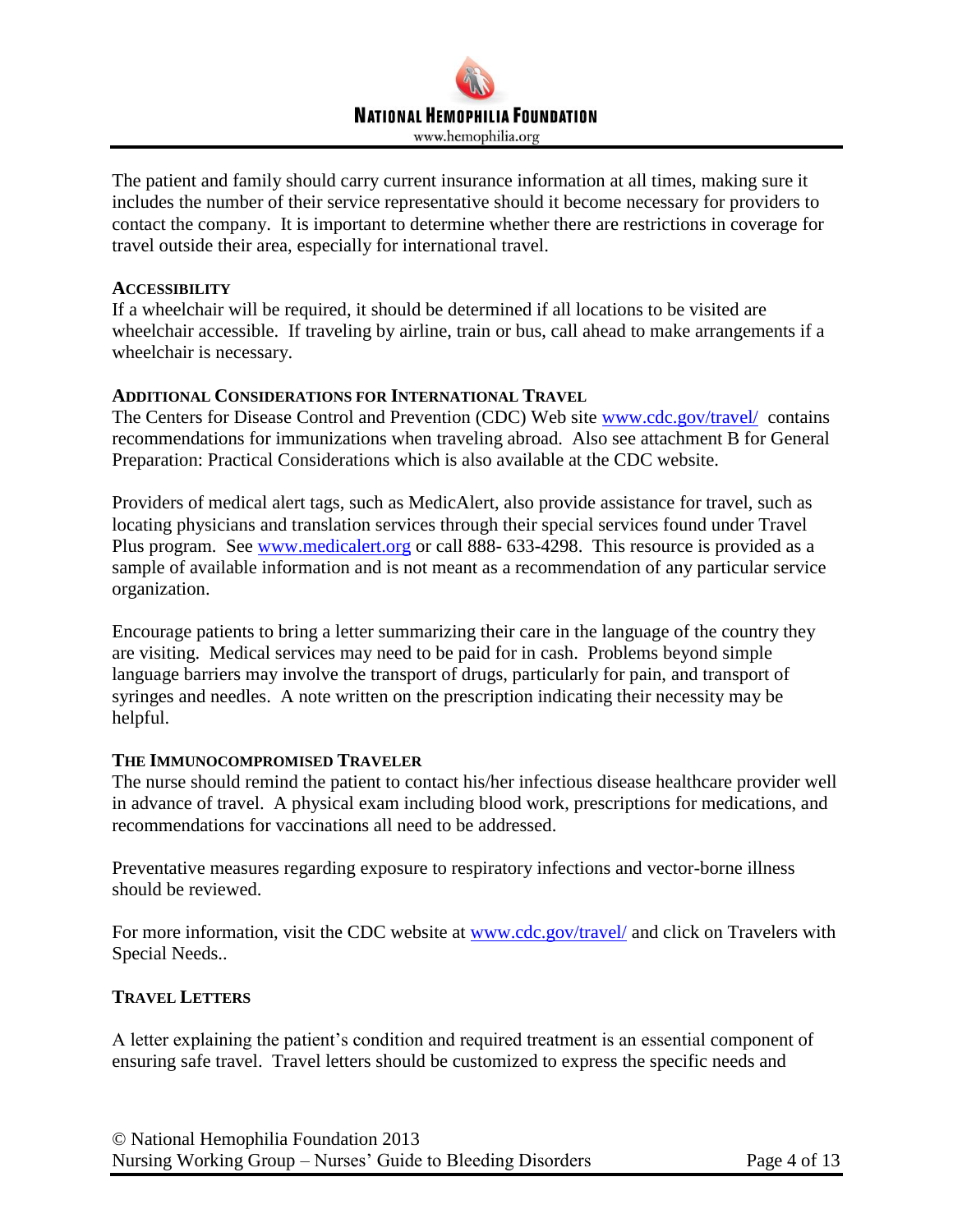

concerns for each patient. Here is a general outline of information to be provided in most travel letters:

- 1. Demographic information: Name, address, telephone, date and place of birth.
- 2. Type and severity of bleeding disorder.
- 3. Treatment required: product, dosage, frequency, method of administration and reason (emergency, routine bleeding, prophylaxis).
- 4. Special considerations: inhibitor, target joints, sensitivities or allergic reactions, and past experience.
- 5. Self-infusion or assisted infusion capacity.
- 6. Authorization to carry factor concentrates, needles, syringes and other supplies
- 7. Prior medical and social history

8. Name and contact information, including phone number with 24 hour availability of hemophilia provider or HTC.

See attachment C for basic sample letter templates.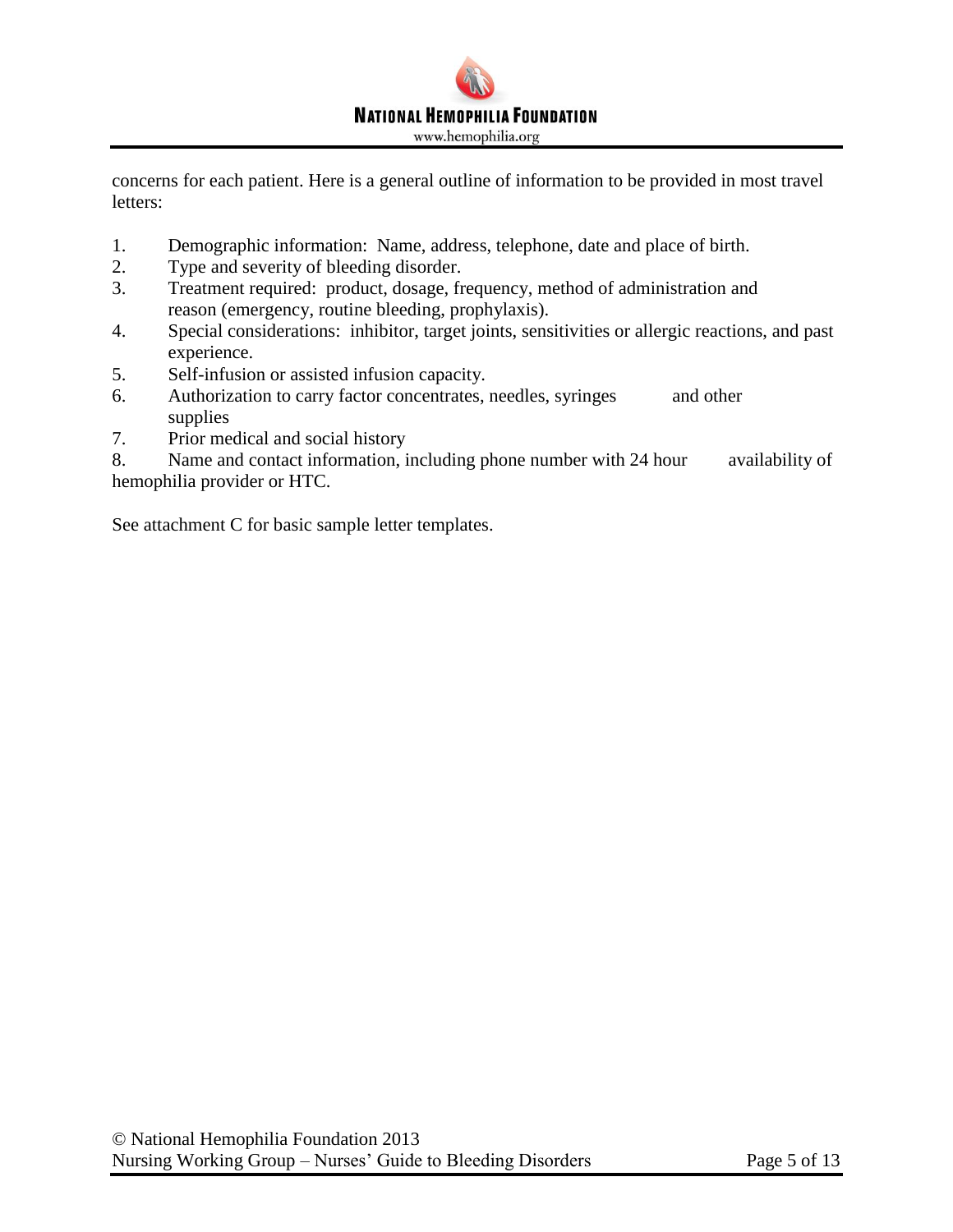# **NATIONAL HEMOPHILIA FOUNDATION** www.hemophilia.org

#### **Resources:**

- 1. National Hemophilia Foundation. Nurses' Guide to Bleeding Disorders 2002. Chapter 15 Travel and Vacation Planning by Marilyn Ford, RN.
- 2. National Hemophilia Foundation. Traveling With Factor Supplies and New Airline Safety Precautions.
- 3. World Federation of Hemophilia. Passport. 2000
- 4. Gorlin JB, Hooke MC. Use of emergency medical identification in the paediatric haemophilia population: a national study. Haemophilia 2011; 17: 215-22.

#### **Contact information**:

1. National Hemophilia Foundation 116 West 32nd Street, 11th Floor New York, NY 10001 Phone: (212) 328-3700 Fax: (212) 328-3777 Web site: [www.hemophilia.org](http://www.hemophilia.org/) HANDI, NHF's free, confidential information resource center answers questions, makes referrals, provides literature and maintains an extensive library collection on bleeding and clotting disorders. Phone 800.424.2634, e-mail: [handi@hemophilia.org.](mailto:handi@hemophilia.org)

2. World Federation of Hemophilia 1425 Rene Levesque Blvd. West, Suite 1010 Montreal, Quebec, Canada H3G 1T7 Telephone: (514) 875-7944 Fax: (514) 875-8916 E-mail: [wfh@wfh.org](mailto:wfh@wfh.org) Web site: [www.wfh.org](http://www.wfh.org/)

3. Office of Health Communication National Center for Infectious Diseases Centers for Disease Control and Prevention (CDC) Mailstop C-14 1600 Clifton Road Atlanta, GA 30333 [http://emergency.cdc.gov](http://emergency.cdc.gov/) CDC HTC directory: [www.cdc.gov/ncbddd/hemophilia/treatment.html](http://www.cdc.gov/ncbddd/hemophilia/treatment.html) CDC Travelers' Information website: [www.cdc.gov/travel/](http://www.cdc.gov/travel/)

4. MedicAlert Foundation 888-633-4298. [www.MedicAlert.org](http://www.medicalert.org/)

© National Hemophilia Foundation 2013 Nursing Working Group – Nurses' Guide to Bleeding Disorders Page 6 of 13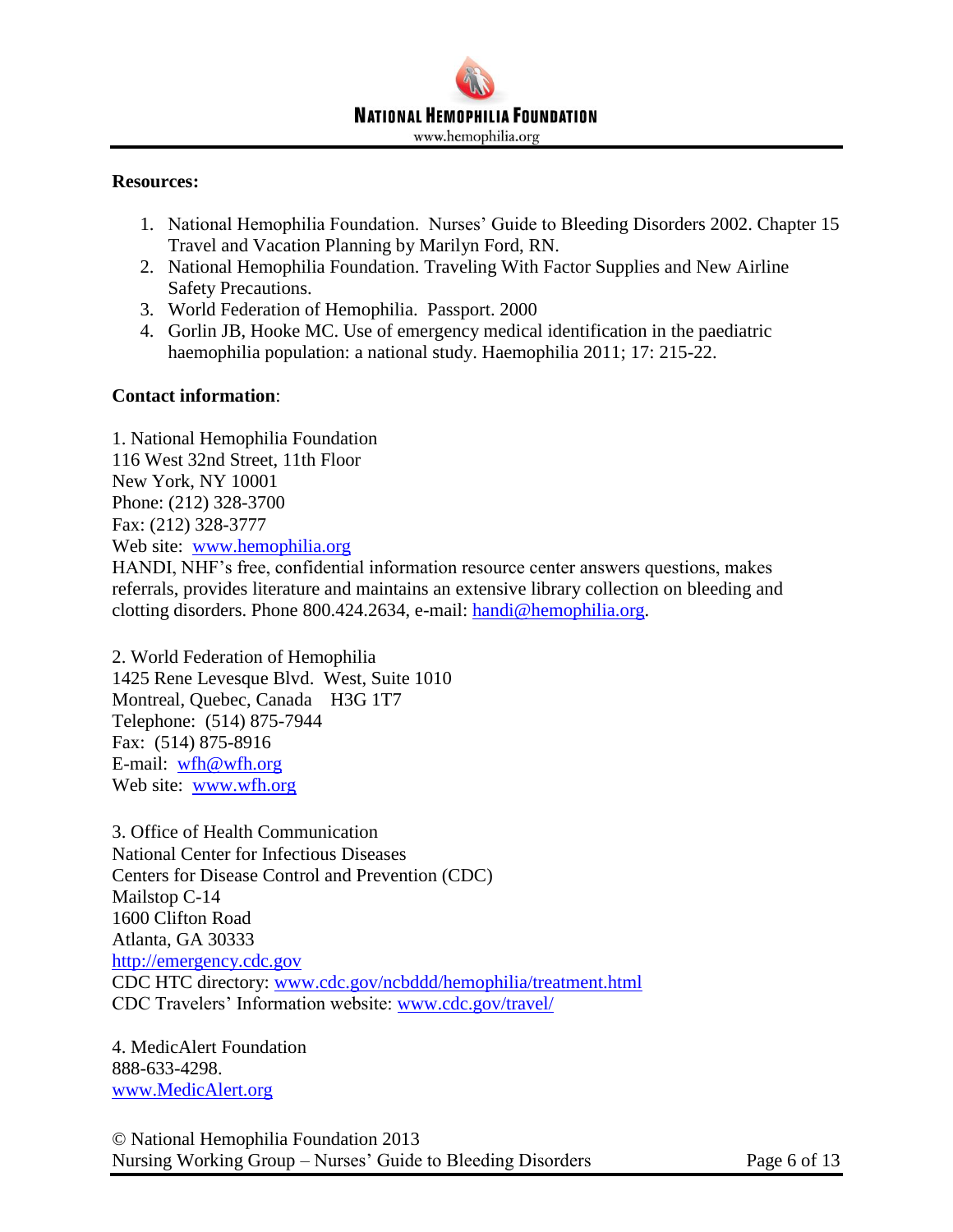

**Attachment A Masac Document #201**

# **MASAC Document #201**

*The following recommendations were approved by the Medical and Scientific Advisory Council (MASAC) of the National Hemophilia Foundation on November 13, 2010, and adopted by the NHF Board of Directors on November 14, 2010.*

# **MASAC RECOMMENDATION ON USE OF EMERGENCY MEDICAL IDENTIFICATION DEVICES FOR CHILDREN**

The Nursing Working Group (NWG) conducted a survey of use of Emergency Medical Identification (EMI) devices available for children and found that there are no devices appropriate for infants and young children under 3 years of age. In addition, the number of children wearing these devices is low in all age groups. Based on their study, the NWG has established the following guidelines for use of EMI devices in children:

- For all age groups, EMI should be worn on the body instead of externally such as in a wallet, on a car seat, or in a caregiver's purse or diaper bag. An emergency medical identification card placed in one of those locations can accompany the child, but this should not replace EMI on the child.
- The EMI should be identified with a medical symbol (i.e. Caduceus) and look like an EMI so it will not be mistaken for a piece of jewelry.
- The EMI should be fastened securely but not tightly and should be assessed frequently to insure that the fit is snug but not tight.
- Presently there is no ideal EMI for infants under 1 year of age.
- All EMIs placed on a child  $< 3$  years old which have emblems or clasps  $< 13/4$  inches should carry the warning: "Not intended for children < 3 years old due to choking hazard."
- These are general guideline to be adapted to meet the needs of each child.

NHF does not endorse any specific brand of EMI, however being affiliated with a 24- hour oncall nonprofit program is encouraged.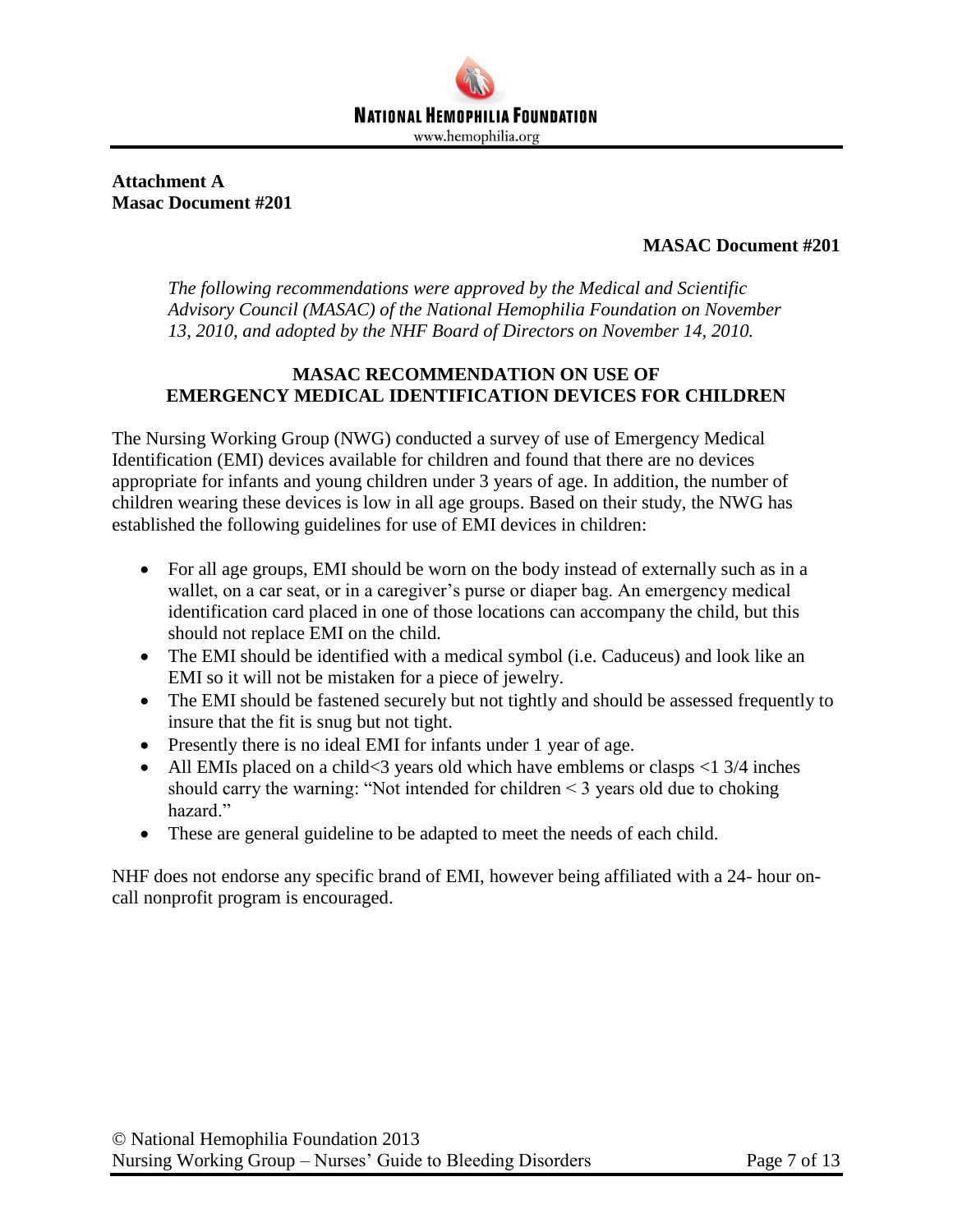

#### Emergency Medical Identification (EMI) Options by Age

| Infant $(<1$ year old)*              | <b>Toddler and Preschooler</b>         | <b>School age and Adolescents</b>   |
|--------------------------------------|----------------------------------------|-------------------------------------|
|                                      | $(1-5$ years old)*                     | $(6-13$ years old)                  |
| MedicAlert <sup>®</sup> Petite/Child | MedicAlert <sup>®</sup> petite/child   | MedicAlert <sup>®</sup> small metal |
| metal emblem with chain              | metal emblem with chain                | emblem with chain bracelet          |
| bracelet placed on ankle.            | bracelet or metal emblem               | or sport strap on wrist.            |
| Starts at size 4 $1/2$ inches*       | with sport strap placed on             | Pendant Necklace, dog tag or        |
|                                      | ankle/wrist. *                         | beaded bracelet for children        |
|                                      |                                        | $>8$ yrs old.                       |
| StickyJ <sup>®</sup> metal emblem on | StickyJ <sup>®</sup> metal emblem with | StickyJ® metal emblem with          |
| sport strap placed on ankle.         | sport strap placed on                  | chain bracelet or sport strap       |
| Size $4-6$ inches*                   | ankle/wrist. *                         | placed on wrist. Pendant            |
|                                      |                                        | necklace or beaded bracelet         |
|                                      |                                        | for children $>8$ years old.        |
|                                      | Tagmykid <sup>®</sup> no metal         | Tagmykid <sup>®</sup> no metal      |
|                                      | emblem, cloth and velcro               | emblem cloth velcro band            |
|                                      | band placed on ankle/wrist.            | placed on wrist.                    |
|                                      | Starts at 5 inches*                    |                                     |

MedicAlert® is MedicAlert.com (includes on-call program) StickyJ® is StickyJewelry.com (on-call program not included) Tagmykid® is Tagmykid.com (on-call program not included)

\*All EMIs placed on a child <3 years old which have emblems or clasps <1 3/4 inches should carry the warning: "Not intended for children <3 years old due to choking hazard."

*This material is provided for your general information only. NHF does not give medical advice or engage in the practice of medicine. NHF under no circumstances recommends particular treatment for specific individuals and in all cases recommends that you consult your physician or local treatment center before pursuing any course of treatment.*

Copyright 2010 National Hemophilia Foundation. To facilitate the dissemination of these medical recommendations, reproduction of any material in this publication in whole or in part will be permitted provided: 1) a specific reference to the MASAC recommendation number and title is included and 2) the reproduction is not intended for use in connection with the marketing, sale or promotion of any product or service. NHF reserves the right to make the final determination of compliance with this policy. For questions or to obtain a copy of the most recent recommendations, please contact the NHF Director of Communications at 1-800-42-HANDI or visit the NHF website at www.hemophilia.org.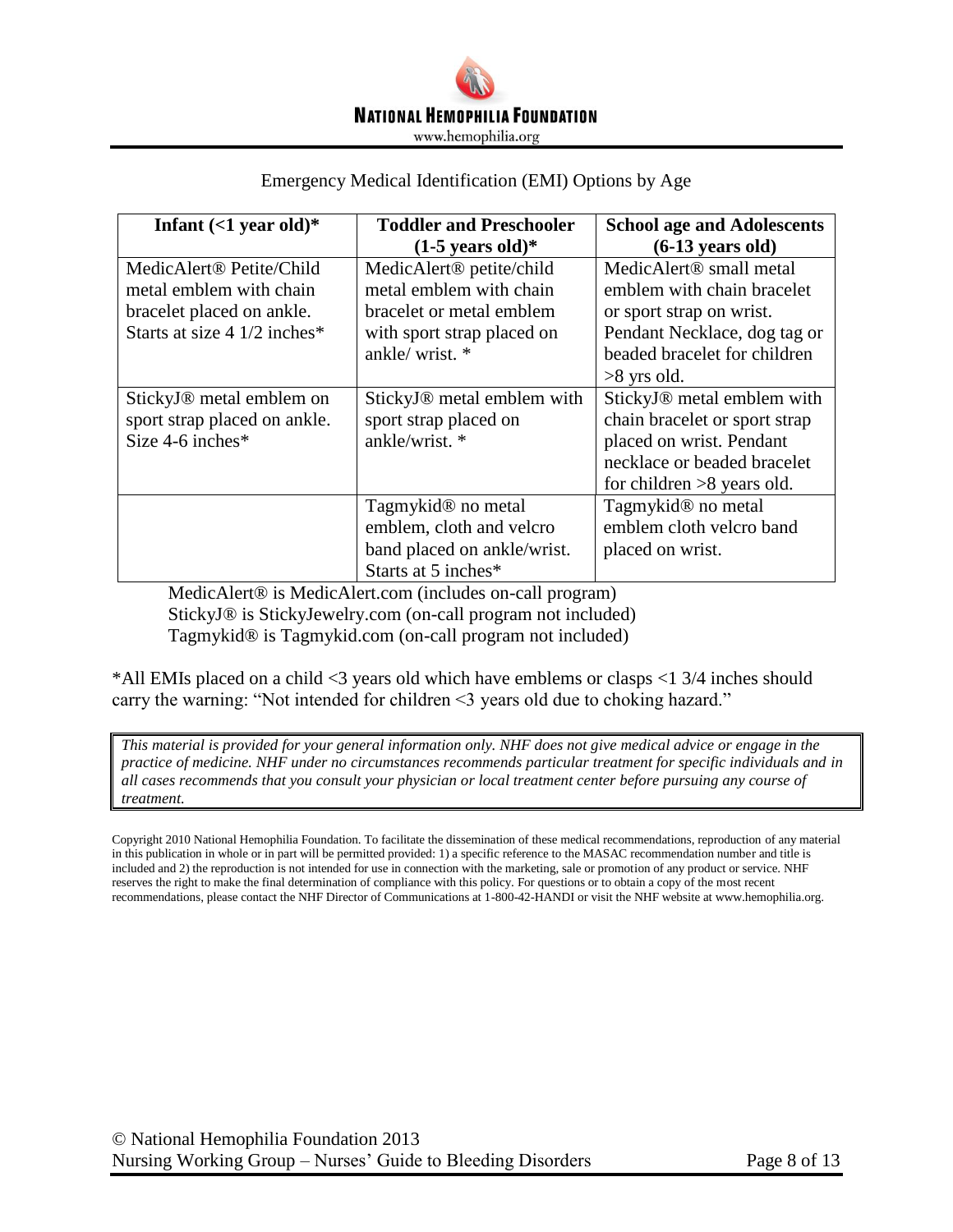

#### **Attachment B**

#### **General Preparation: Practical Considerations (www.cdc.gov/travel/)**

Although traveling abroad can be relaxing and rewarding, the physical demands of travel (e.g., maneuvering through a crowded terminal, rushing to catch a flight) can be stressful, particularly for travelers with underlying chronic medical illnesses. However, with adequate preparation, these individuals can have safe and enjoyable trips.

The following is a list of recommendations to help those with chronic medical illnesses:

- **Ensure that any chronic illnesses are stable.** Persons with underlying medical illness should see their physicians to ensure that the management of their illness is optimized.
- **Recommend seeking pre-travel consultation early, at least 4–6 weeks prior to departure.** This is to ensure that there is adequate time to respond to immunizations and, in some circumstances, to try medications prior to travel.
- Provide a physician's letter. The letter should be on office letterhead stationery, outlining existing medical conditions, medications prescribed (including generic names), and any equipment required to manage the condition.
- **Advise travelers to pack medications in carry-on luggage in their original containers.** Ensure sufficient quantities of medications for the entire trip, plus extra in case of unexpected delays. When crossing time zones, medications should be taken based on elapsed time, not time of day.
- **Educate regarding important drug interactions.** Medications used to treat chronic medical illnesses may interact with medications prescribed for self-treatment of travelers' diarrhea or for malaria chemoprophylaxis. Discuss all medications to be used, either daily or on an as-needed basis.
- **Recommend consideration of supplemental insurance.** Consideration should be given for three types of insurance policies: 1) trip cancellation in the event of illness prior to travel; 2) supplemental insurance so that money paid for health care abroad may be reimbursed, since most medical insurance policies do not cover health care in other countries; and 3) medical evacuation insurance (see the [Travel Insurance and Evacuation Insurance](http://wwwnc.cdc.gov/travel/yellowbook/2010/chapter-2/travel-insurance-evacuation-insurance.aspx) section in Chapter 2).
- **Help devise a health plan.** This plan should give instructions for managing minor problems or exacerbations of underlying illnesses and should include information about medical facilities available in the destination country (see the [Obtaining Health Care Abroad for the Ill Traveler](http://wwwnc.cdc.gov/travel/yellowbook/2010/chapter-2/health-care-abroad-for-the-ill-traveler.aspx) section in Chapter 2).
- **Recommend that the traveler wear a medical alert bracelet.**

 **Always advise the traveler about packing a health kit** (see [Travel Health Kits](http://wwwnc.cdc.gov/travel/yellowbook/2010/chapter-2/travel-health-kits.aspx) section in Chapter 2).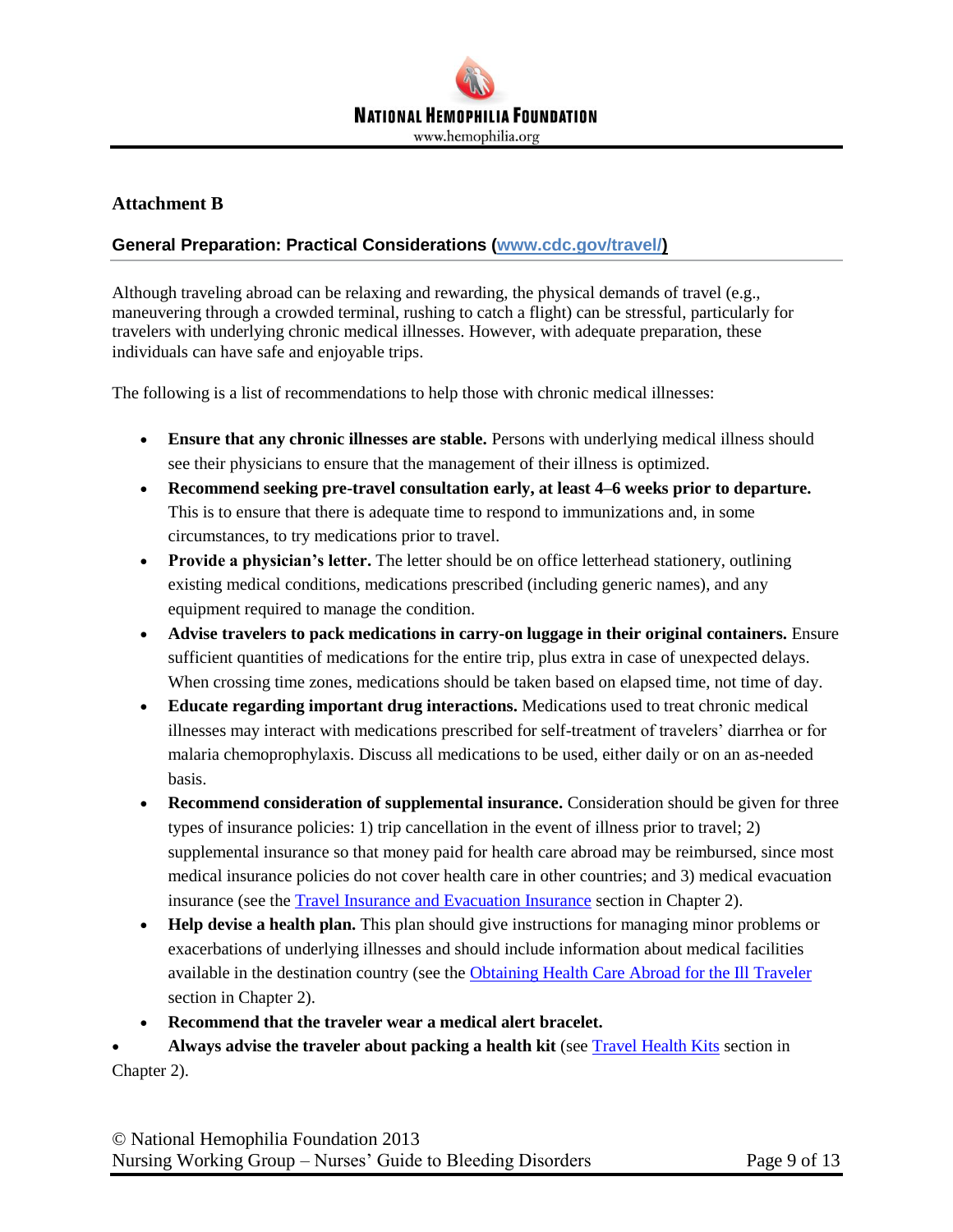

## **Attachment C**

### **Examples of travel letters**

## **Letter for Severe hemophilia A or B**

Date: Regarding: (*name, address, phone*) DOB: (*place of birth may also be helpful for some travel*)

To Whom It May Concern:

(*The patient listed above*) has severe hemophilia A/B/von Willebrand disease.

When he/she requires treatment, he/she receives approximately (dose/units) of (product). For most routine bleeding episodes, he/she needs one dose mixed and infused as an intravenous push. For invasive procedures or more serious bleeding, such as trauma to the head, neck or abdomen, this patient may need to begin treatment with a higher dose and then continue with medical follow up. He/She or His/Her parent will bring the clotting factor he/she uses. He/she is/is not trained in venipuncture for home/self infusion.

(*Name*) is followed by (*Physician name*), a hematologist at (*Institution name*). Please call (phone number) at any time day or night for hemophilia treatment information or concerns regarding the care of (name).

Sincerely, Name Title

#### **Letter for Mild Hemophilia A**

Date: Regarding: (*Name, address, phone*) DOB: (*place of birth may also be helpful to include*) To Whom It May Concern:

(*Patient name*) has mild hemophilia A. He/She could have prolonged bleeding resulting from injury, surgery or invasive procedures. For concerns of prolonged bleeding, we recommend using desmopressin acetate (DDAVP) (include form of DDAVP and dose). Our testing demonstrated that this dose will result in a doubling of his/her factor VIII activity as it releases stored factor into the bloodstream.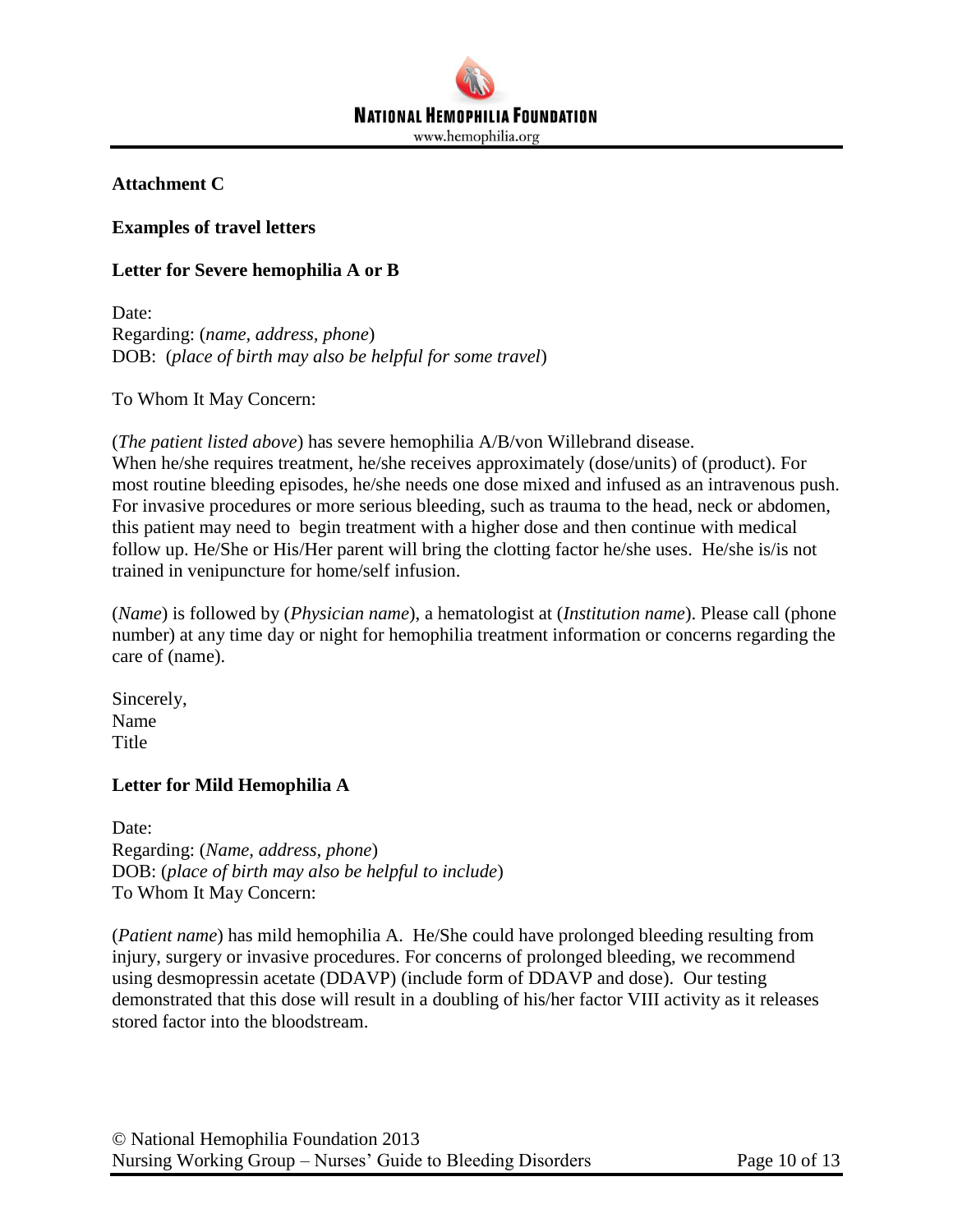

For severe trauma, treatment with a factor concentrate may be indicated. If you have any questions about hemophilia treatment for this patient, please contact the hemophilia treatment center at (*institution name*) by calling (*phone number*).

Sincerely, Name, Title **Letter to a Physician**:

Date: Regarding: (*name*) DOB: To Whom It May Concern:

(Patient name) is followed by the Hemophilia Treatment Center (HTC) at (institution name) and has been diagnosed as having von Willebrand disease (type)/hemophilia (factor deficiency %). He /she and/or a family member have been trained to administer his/her clotting factor intravenously. Therefore, they are in possession of syringes, needles, and appropriate supplies for the infusions. This patient and the family are knowledgeable about this disease and its treatment; please listen to them. On occasion it may be necessary for this patient to seek the aid of physicians or nurses at a hospital or emergency room.

In the event of a bleeding episode, the patient will need clotting factor therapy with (product). The dosage range is (units/kg). Recommendations are as follows:

Never prescribe aspirin or aspirin-containing drugs or those medications that inhibit clotting. Higher doses of clotting factor are used for major injuries such as a head injury than for routine trauma. Always infuse immediately when bleeding is suspected or documented.

If you have questions or need assistance in the care of this patient, contact the HTC at (phone number).

Sincerely,

Name Title and institution

#### **Letter to an Emergency Physician (1)**

Date: Regarding: (*name, address, phone*) DOB: (*place of birth may also be helpful to note*)

Dear Emergency Room Physician:

© National Hemophilia Foundation 2013 Nursing Working Group – Nurses' Guide to Bleeding Disorders Page 11 of 13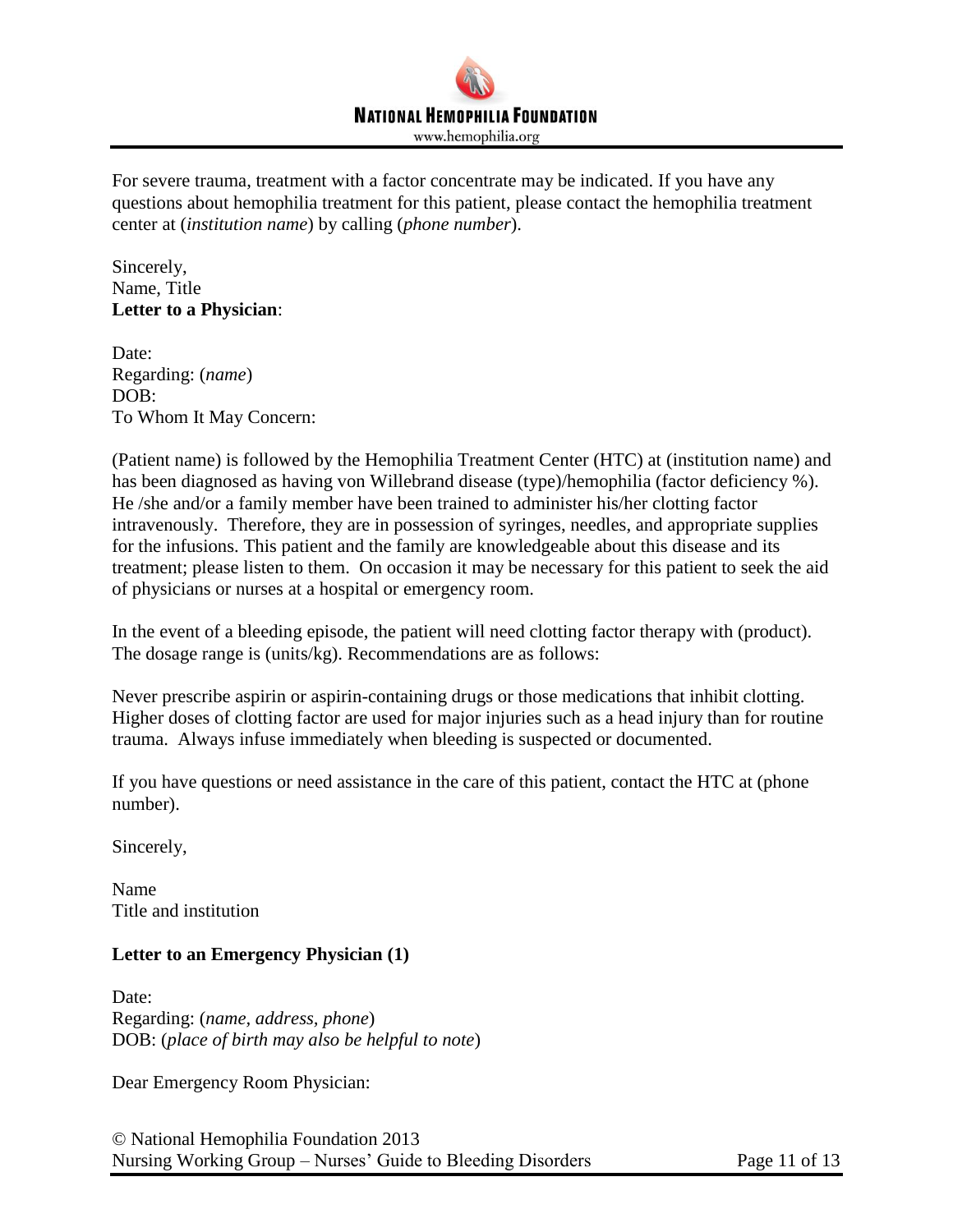Please be advised that (*name*) is a person with hemophilia A/B or von Willebrand disease. His/Her percent of factor\_\_\_\_ is \_\_\_\_%. We treat him/her with (product name) approximately (units/kg) for routine bleeding episodes. For a serious bleed or invasive procedure, he/she should receive approximately (units/kg) as his/her dose.

(*Name*) is approved by us to carry the factor and ancillary supplies with him/her. If you have concerns or questions regarding this treatment, please do not hesitate to contact our office at (*phone number*).

Your participation in the care of this patient is greatly appreciated.

Sincerely,

Name **Title** 

# **Letter to an Emergency Physician (2)**

Date

Dear Emergency Care Provider,

My patient, \_\_\_\_\_\_\_\_\_\_\_\_\_\_ DOB \_\_\_\_\_\_\_\_\_has mild Hemophilia B with a Factor IX (nine) level of %. Hemophilia is a rare, genetic blood clotting disorder. The bleeding may follow trauma or may occur spontaneously. Since the bleeding may be serious and protracted, the patient needs treatment instituted urgently.

In the early stages of the bleed there may be no visible physical abnormalities. Patients/families are taught to recognize an early bleed via the symptoms of tingling, pain, warmth and stiffness. If a bleed is suspected, please treat immediately. It is imperative that you listen to the patient or his parent.

In the case of trauma, such as head injury or MVA, it is prudent to administer recombinant factor IX concentrate, prophylactically rather than waiting for any signs of a bleed. Also, it is crucial that recombinant factor IX concentrate be administered prior to any invasive procedures such as an ABG, LP, NG tube insertion, etc. In addition, there is no clinical indication to perform x-rays of the extremities in the absence of trauma, as they will not change the management course.

IM injections should be avoided if at all possible. Aspirin and most non-steroidal antiinflammatory agents (NSAID's) inhibit platelet function and therefore are contraindicated for